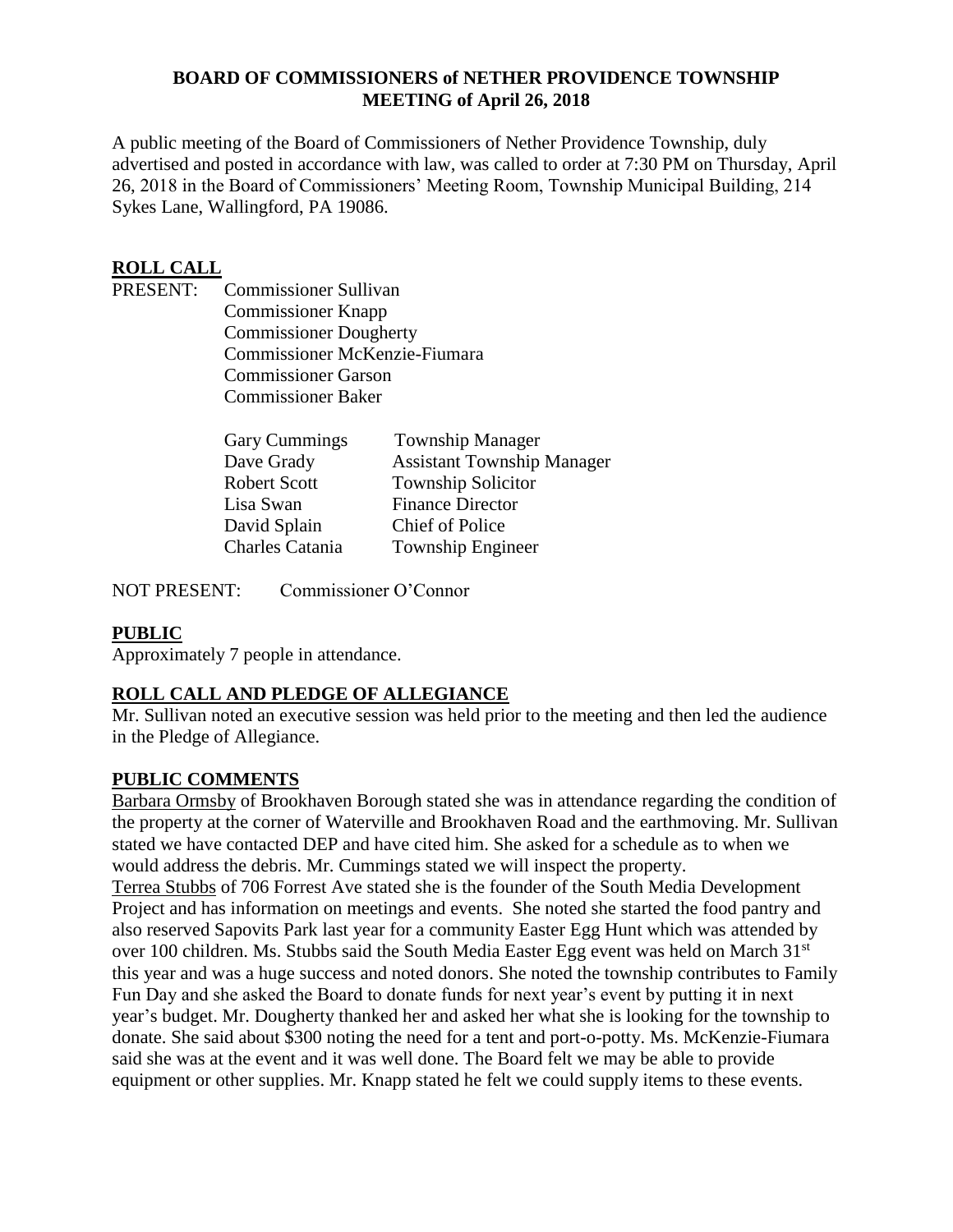**Rosemary Mulcahy** of 916 Surrey Road asked if there was any update on notification to the Borough of Media on deed restrictions on the corner property. Mr. Sullivan said he has not received a response. She also asked if a letter was sent to the borough on the new zoning. Mr. Sullivan said he reviewed their property zoning ordinance and said he did not see a concern and we have not sent a letter.

## **APPOINTMENTS TO BOARDS AND COMMISSIONS**

Mr. Sullivan noted Ms. Samantha Snyder was interested in the Shade Tree Committee but was unable to attend tonight.

## **APPROVAL OF MINUTES**

### **Legislative Meeting of March 22, 2018**

Mr. Sullivan noted revisions and moved for approval of the minutes of the March 22, 2018 legislative meeting. Ms. McKenzie-Fiumara seconded the motion which passed by a vote of 5-0- 1 with Mr. Dougherty abstaining as he was not present.

### **Work Session Meeting of April 12, 2018**

Mr. Sullivan moved for approval of the minutes of the April 12, 2018 work session meeting. Mr. Dougherty seconded the motion which passed by a vote of 5-0-1 with Mr. Garson abstaining as he arrived later in the meeting.

### **SOLICITORS REPORT**

Mr. Scott noted the tax assessment appeal filed by HCRA Properties on 115 S. Providence Road. He stated we usually follow the WSSD's lead and he recommended the township has agreed to the settlement. Mr. Sullivan moved to sign off on the settlement. Ms. McKenzie-Fiumara seconded the motion which passed by a vote of 6-0.

### **ENGINEERING REPORT**

Mr. Catania stated the Parkridge storm sewer outfall project is underway and Abel Reconstruction has started working on the sewer relining project noting it will take about two weeks to complete.

### **MANAGER REPORT**

Mr. Cummings reported the two pension plan audits were completed with no findings or written observations. He noted the Furness Library May Fair would take place on May  $12<sup>th</sup>$  and their book fair and sale would run from May 12 to 15 ending with a bag of books costing about \$2.00. Mr. Cummings stated four scouts earned their Eagle badges on April 29<sup>th</sup> and the Leiper House will start their Open House visits on weekends in May. He noted Senator Killion's Kids Fun Fair will take place on May  $5<sup>th</sup>$  and the Community Arts Center is having a Kids Initiative with events for children to include installing and painting benches. Mr. Cummings stated the County will hold HHW collection events on May  $5<sup>th</sup>$  at the EMS Center in Sharon Hill and at Rose Tree park on June 9. Mr. Cummings noted a Watershed Protection grant application is due May 31<sup>st</sup> noting that the projects should cover the MS4 sediment reduction requirement. Mr. Sullivan noted the proclamation from the County to declare May  $7<sup>th</sup>$  through May  $13<sup>th</sup>$  as Children's Mental Health Awareness Week. Mr. Sullivan read and moved to approve the proclamation. Mr. Baker seconded the motion which passed by a vote of 6-0.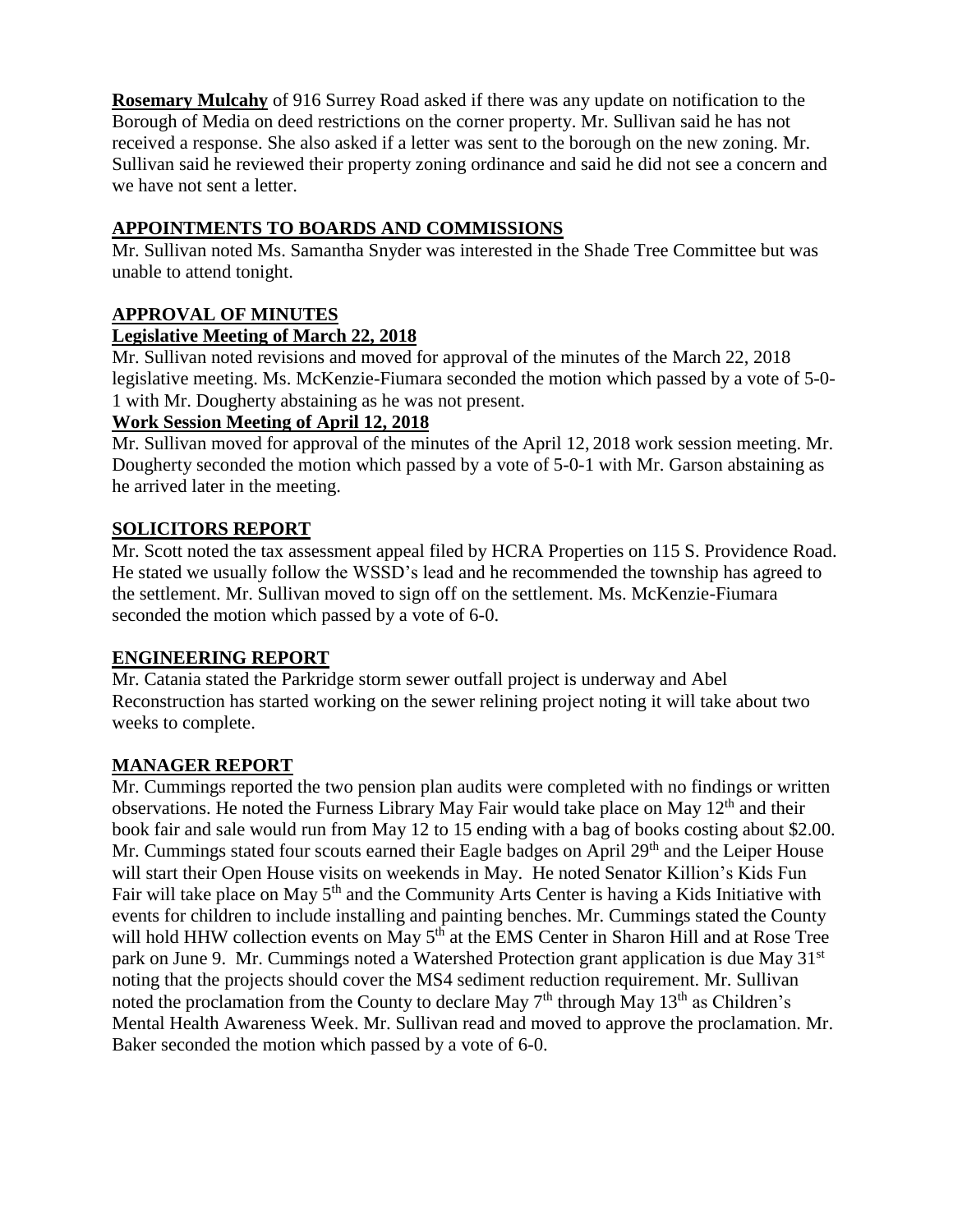## **BUILDING AND ZONING COMMITTEE REPORT** (Mike Dougherty)

**Zoning change request by 116 E & 120 E. Baltimore Pike** – Mr. Dougherty noted a meeting is to be held on May 3rd between the residents and the applicant's attorney.

**Oak Valley Estates development escrow request** – Mr. Cummings explained the request is to allow construction of one home on existing infrastructure with escrowing just for that lot. He noted the requirement for the developer to connect to the capped Winding Lane sanitary sewer. After discussion, Mr. Dougherty moved to allow one lot to be constructed with funds being escrowed for that one lot and to cover the sewer extension to connect to Winding Lane. Mr. Sullivan moved to approve the allowance. Mr. Garson seconded the motion. Mr. Jon Sutton, the developer, was in the audience and agreed to the arrangement. The motion passed by a vote of 6- 0.

## **COMMUNITY ENHANCEMENT COMMITTEE REPORT** (Larry Baker)

**Summer Recreation Program** – Mr. Baker noted the program runs from June 25 through July 26 and 136 children have been registered so far.

**FINANCE AND ADMINISTRATIVE COMMITTEE REPORT** (Kate McKenzie-Fiumara) **Motion to sign DelVal Continuing Disclosure Agreement** – Ms. McKenzie-Fiumara noted this is a standard agreement on debt and moved to approve. Mr. Sullivan seconded the motion which passed by a vote of 6-0.

**Motion to approve warrant list** – Ms. McKenzie-Fiumara noted no unusual expenses and the generator fuel expenses was for Swarthmore and is reimbursable. She stated there were a lot of tax refunds being issued due to duplicate payments and asked residents to check with their mortgage holder to see if they paid the taxes. Ms. McKenzie-Fiumara noted the funded organizations received their  $2<sup>nd</sup>$  quarter donations and board members voiced their opinions on hydrants charges as well as the SPCA bill for one cat. Ms. McKenzie-Fiumara moved to approve the warrant list. Mr. Sullivan seconded the motion which passed by vote of 6-0.

**First Quarter Financial Update** – Ms. McKenzie-Fiumara noted she reviewed the finances with Mr. Cummings and Mr. Grady. She pointed out taxes are coming in and spoke on cable franchise fees. She also noted grants for Summit School from DCED, the Moore Road sidewalk project, and the Parkridge Drive outfall. There was a question on what happens to the funds for Moore Road project if it is done in 2019. Mr. Grady said it would just be re-budgeted next year and is a wash this year. There were questions about legal fees and engineering fees and how they were categorized. It was also noted that Summit School utilities are reimbursable. Ms. McKenzie-Fiumara pointed out police comp time payouts occur at the year's end and overtime is a little high. Chief Splain said some of the overtime is reimbursable and he feels he will be able to keep within the budget. Ms. McKenzie-Fiumara noted the budget includes a \$200,000 transfer to the fund balance noting the year end decline from 2012 and it is recommended we carry about a 10 % of total budget fund balance. Mr. Sullivan noted the Chief's request to use Homeland Security and Drug funds in the amount of about \$116,000.

# **INFRASTRUCTURE COMMITTEE REPORT** (Matt Sullivan)

**Resurfacing bids** – Mr. Sullivan noted the township will be receiving bids on May 8<sup>th</sup>. **Aqua main replacement project** – Mr. Sullivan noted Aqua's request to replace mains in the Springhaven Country Club section of the Township and Mr. Dougherty noted some roads may have been recently resurfaced.